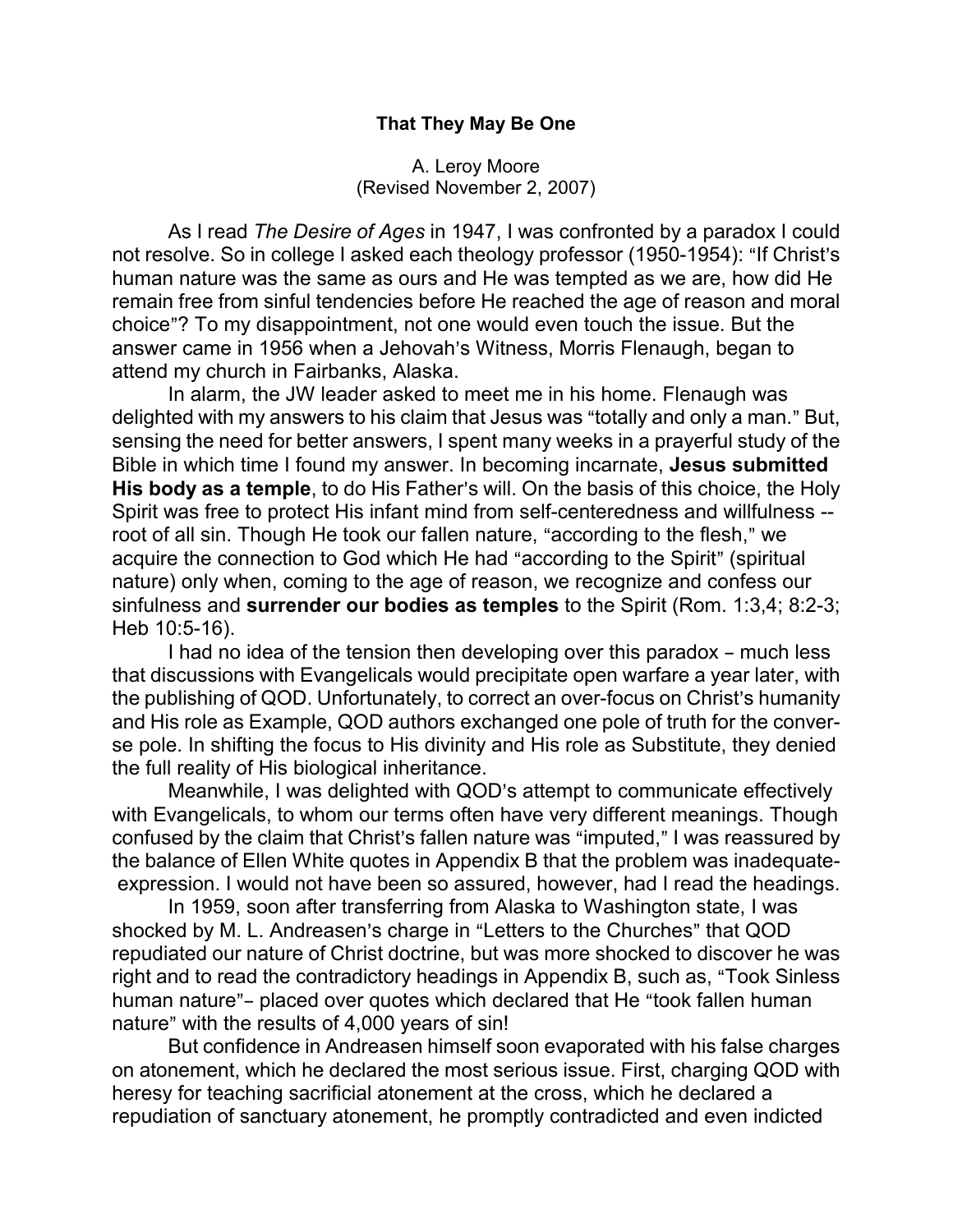himself by quoting Ellen White testimonies that supported QOD's two-fold, cross and sanctuary, atonement!-even while accusing its authors of denying the very doctrine, which they enunciated in great detail!

# To Subordinate either Principle Destroys Paradoxes

I at first merely identified this as senility in a man past 80. But seeing the same blindness in much younger men on both sides soon convinced me that the problem was failure to maintain the integrity of balancing principles of truth. Each party sees one principle as a threat to the other and neuters it by subordination to the one he defends. Though externally paradoxes appear contradictory, they are so internally united that each principle depends on the other for its meaning. Thus, to diminish either threatens the integrity of both.

This mutual splitting of paradoxes relating to Christ's nature and perfection caused me to develop the two guiding principles: first, truth always involves converse, paradoxical principles, each of which must be understood in light of its balancing principle; and second, the need to exercise priesthood of believers principles by submitting ourselves one to another -- under the authority of God's Word.

Since we are all partly blind, we must listen respectfully to contrary arguments which, however imbalanced, may offer to correct unwitting imbalances of our own. Instead of trying to prove the other wrong, let us, while presenting evidence for our own understanding of truth, we must seek to understand and identify with the other as fully as faithfulness to truth permits. My attempt at this was guided by the statement:

True Christian love cherished in the heart and exemplified in the life, would teach us to put the very best possible construction on the course of our brethren (R & H, 4-15-1880).

To "put the best possible construction on" Andreasen's course, two factors besides age must be considered. As discussions with Evangelicals began, he was lecturing throughout Southern California in defense of the spirit of prophecy, which he saw in jeopardy. When QOD authors repudiated our doctrine of Christ's fallen human nature, he was sure they were trying to destroy confidence in the testimonies. And their claim that they did not change our doctrine but only its wording convinced him of their deliberate intent to deceive.

# Historical Confusion over Atonement at the Cross

Moreover, Andreasen was confused by a universally held historical error. When he entered the ministry late in the  $19<sup>th</sup>$  century, the accepted view, held to be a basic pioneer doctrine, was that atonement did not take place on the cross but only in the sanctuary. Indeed, even QOD authors (six decades later) believed this to be the pioneer position.

Andreasen, meanwhile, had become aware of Ellen White's testimonies to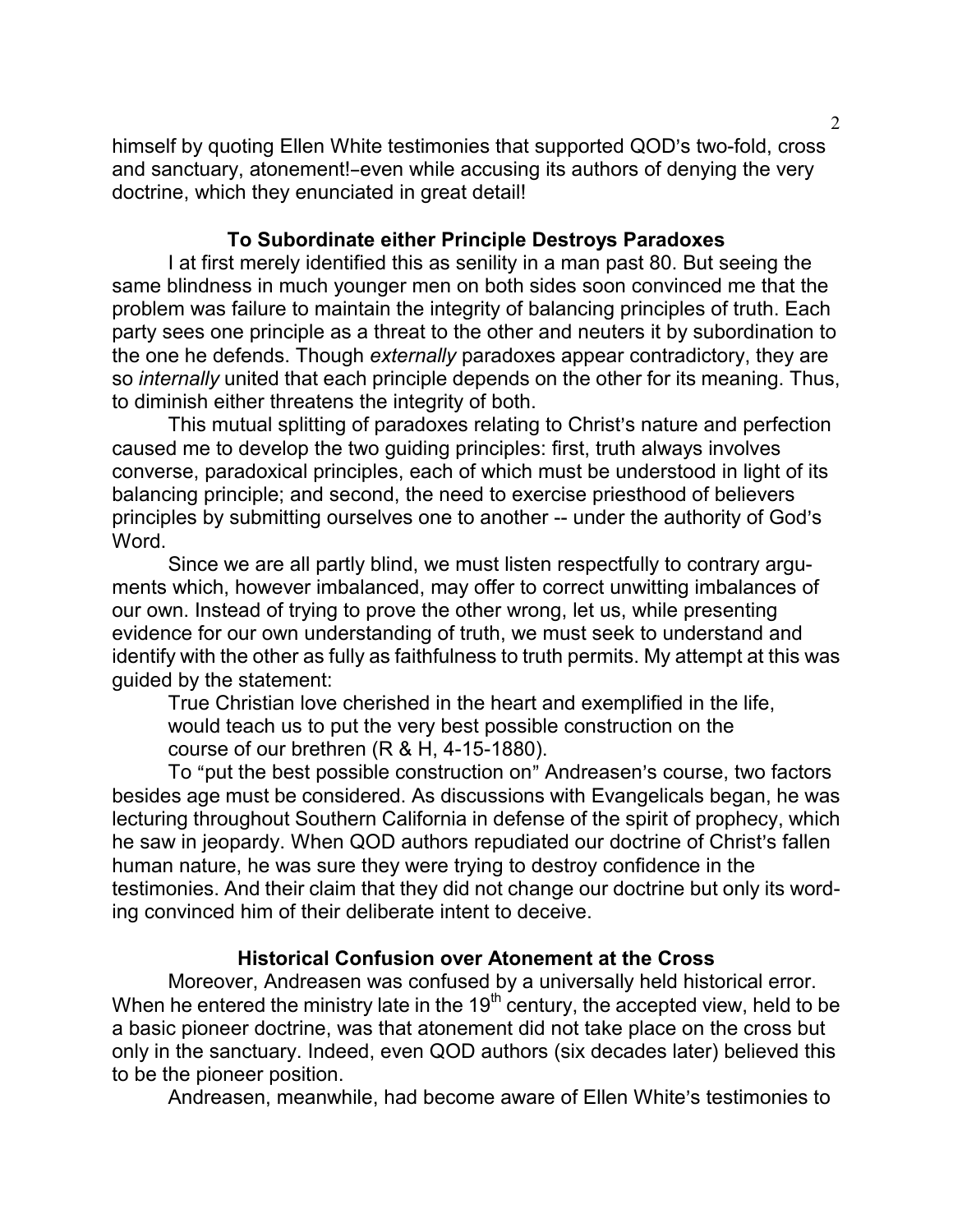atonement at the cross. But he had not faced the conflict between these and the so-called pioneer view. Thus he used Crosier's 1846 denial of atonement on the cross to charge QOD with heresy. But, reminded by QOD's testimonies declaring atonement at the cross, he quoted some of his own, thus contradicting himself and bringing his heresy charge down upon his own head (as well as upon Ellen White's head).

How different our discussions might have been had anyone then known that QOD actually recovered the real pioneer view. But this was only discovered a decade ago, when in response to my "Questions on Doctrine Revisited" manuscript (published in 2005), Bob Pickle researched pioneer writings with astonishing results.

Until 1857 our pioneers uniformly testified to sacrificial atonement at the cross as the basis for priestly atonement in heaven. Moreover, in the same year (1858) that J. H. Waggoner first denied it, Uriah Smith and Ellen White both testified to atonement at the cross.<sup>1</sup> Yet, within the next fifteen years Smith joined Waggoner. And during the last three decades of the century their combined denial of atonement at the cross totally drowned out Ellen White's continued testimony to atonement on the cross.

# Battle Over Last Generation Perfection

In the 1888 era E. J. Waggoner tried to restore unity to the cross and sanctuary atonement by a cross-centered focus. But Smith's opposition triggered a conflict that was never resolved and ultimately resulted in the QOD conflict. QOD opponents acknowledge the importance of the cross but focus on the sanctuary and insist that, to become our perfect Example Christ took the sinful nature of Adam. Meanwhile, QOD defenders, contrary to QOD, diminish or deny sanctuary atonement, as they focus on the cross and Christ as our Substitute and, as did QOD, insist took the sinless nature of Adam.

The solar plexus of this conflict has long centered on Andreasen's final generation perfection, with its focus on Christ as our Example in our sinful nature. But his defenders fail to properly base this on the completed sacrificial atonement of Christ, our Substitute. By contrast, QOD defenders not only deny last generation perfection but, contrary to QOD, many deny sanctuary atonement, claiming only sacrificial atonement on the cross.

In splitting the two-fold paradox, both are right in what is proclaimed but wrong in what is denied. QOD defenders rightly insist on the sinless spiritual nature of Christ, but wrongly oppose His post-fall inheritance. Meanwhile, opponents are right to insist that He came in a fallen nature. But, though claiming He was ever sinless, they err in failing to proclaim a sinless spiritual nature.

 $\overline{a}$ 

<sup>&</sup>lt;sup>1</sup> A. Leroy Moore, Questions on Doctrine Revisited, AB Publishing, p. 127-131.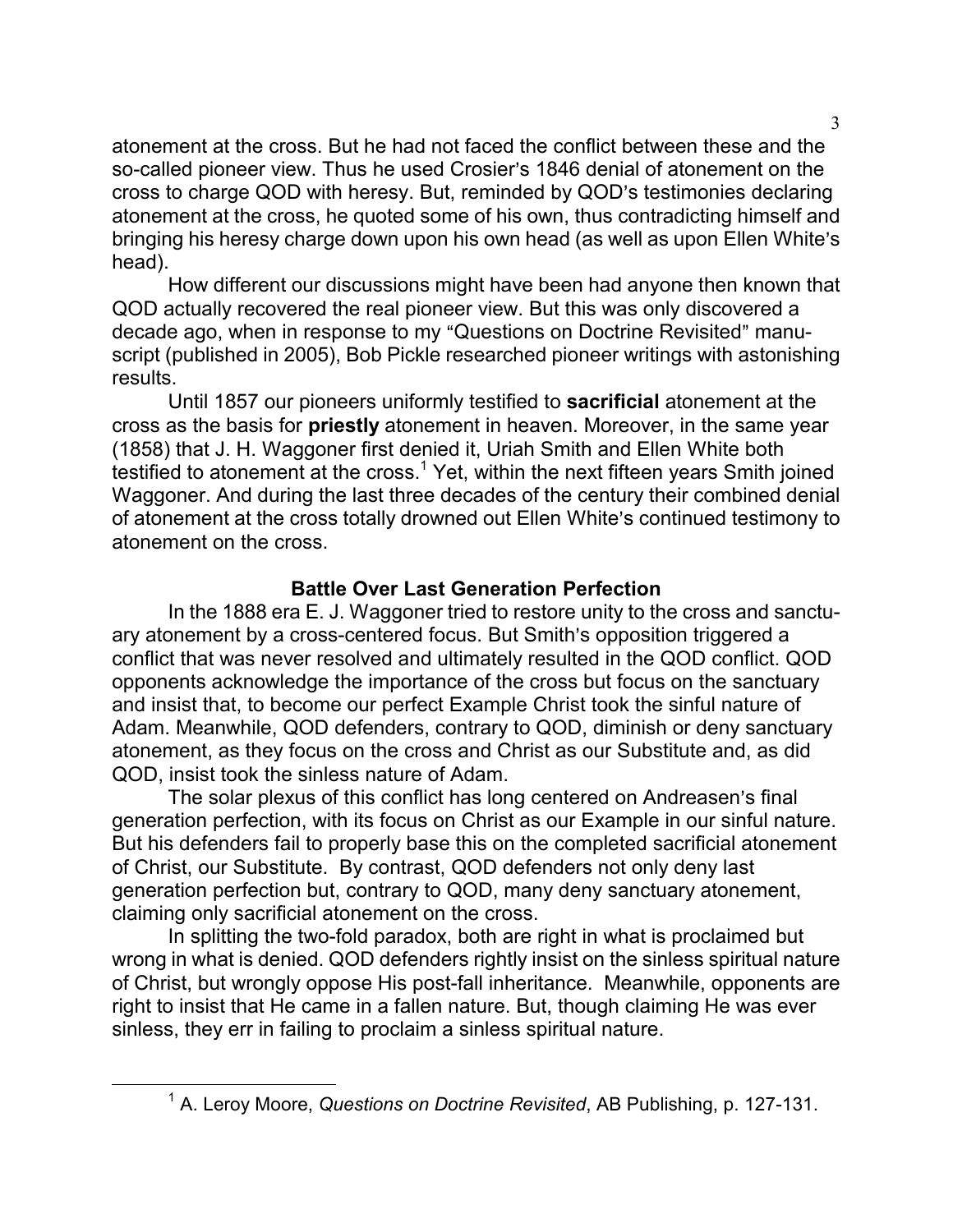### Key to Perfection: Christ's Righteousness Delivered Via the Cross

In time, both sides have become less uniform, some going to great extremes. Yet, thankfully, the importance of paradoxical unity is now increasingly recognized. Some who believe God plans to display His righteousness through His people in a final refutation of Satan's lie, that God's law cannot be consistently kept, but clearly see that our corruption is so deep as to infect the will of even the converted and see that a focus on perfection, as based on intense, uncompromised will, can only produce defeat and depression and/or external victory that breeds self-righteousness. These increasingly see a key to this paradox in Christ as our Substitute, whose pre-incarnate submission to the Holy Spirit was, as our Example, renewed with every moral choice throughout life.

To properly understand God's purpose in perfecting His people, we must grasp both how Christ was like us in nature and how He was unlike us. As indicated by Psalms 40:6-8 and Hebrews 10:5-7, He could remain sinless in fallen human nature only by submitting that nature to the Holy Spirit at the incarnation. Thus ever united to the Spirit, He never acquired a carnal nature by submitting His will to its fallen impulses. Always subject to the Spirit, there was never enmity between Him and His Father, Whom He ever delighted to obey (Rom 8:5-7).

By contrast, we are carnal, having from infancy surrendered to fleshly impulses ((Rom 7:14-18). Even after conversion, instinctive enmity remains that can be overcome only as Christ, our crucified Substitute becomes central to our sanctuary focus. For only by the cross can the Spirit fuse our wills with God's will. The key to last generation perfection is thus the unity between the cross and Day of Atonement cleansing.

Before dying for our sins, Christ first lived a perfect life for us, to be imputed as faith accepts Him as Substitute. Thus we are accounted perfect even as we seek to be like Him, yet realize that, however intense its effort, will itself can never transform a proud, self-centered heart.

Nor is perfection a condition of salvation; for we are saved by His righteousness. As in gratitude we seek by His presence to reveal His character, our focus shifts from our perfection to Christ Our Righteousness. And as we look to and depend upon Him, He assumes full responsibility for our victory over pride, root of all sin, and for portraying within us the glory of His righteousness. Note how Scripture portrays this process:

For whom He did foreknow, them He did predestinate to be conformed to the image of His Son (Rom 8:29).

I beseech you therefore brethren, by the mercies of God, that ye present your bodies a living sacrifice ... And be not conformed to this world but be ye transformed by the renewing of your minds ... (Rom 12:1-2).

Looking unto Jesus, Author and Finisher of our faith (Heb 12:2).

We all with open face, beholding as in a glass the glory of the Lord, are changed into the same image, from glory to glory, even as by the Spirit of the Lord (2 Cor. 3:12).